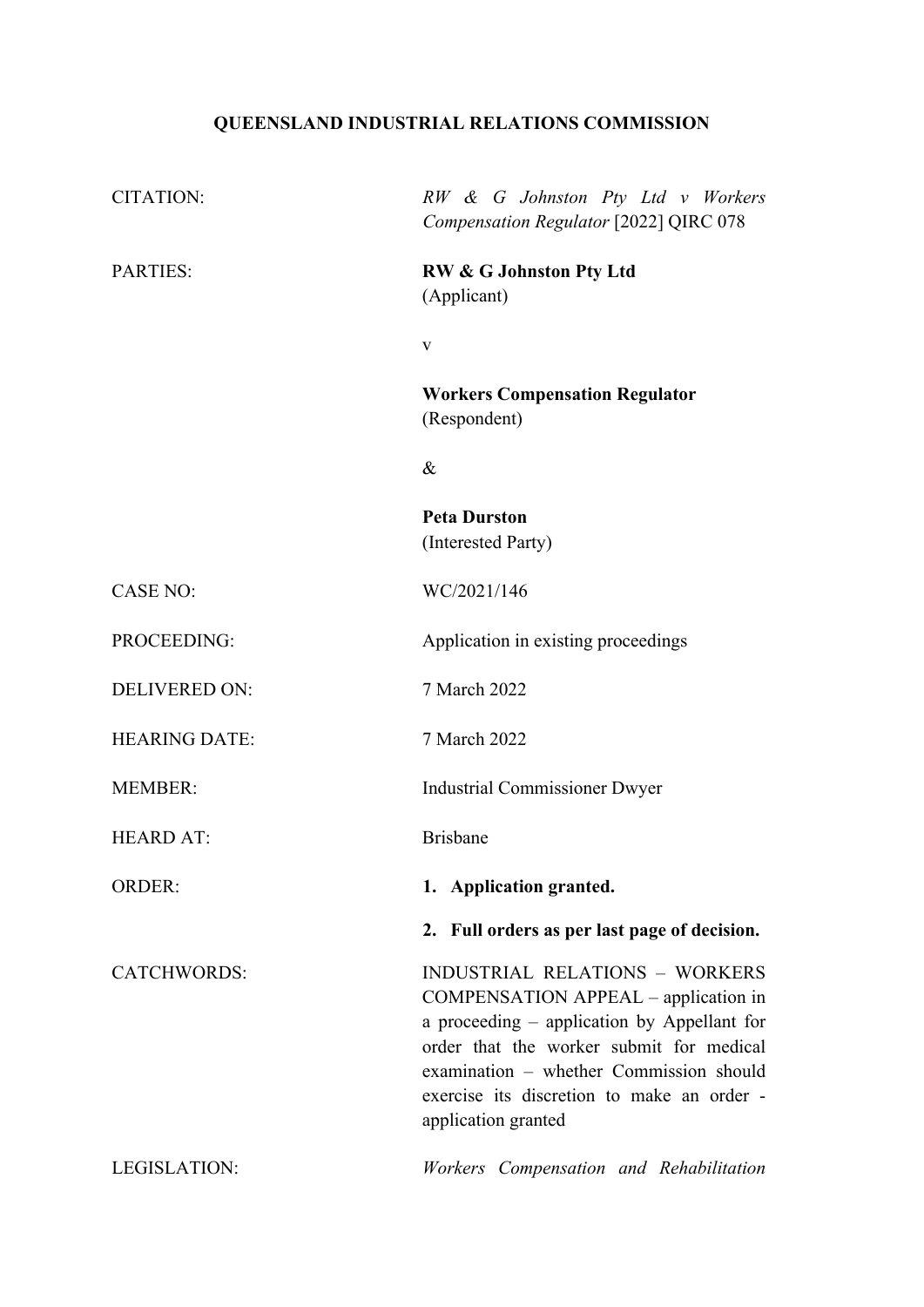*Act 2016* (Qld) s 32, 556 CASES: *Grant v BHP Coal Proprietary Limited (No 2)* (2015) 67 AILR 102 *Gray v Hopcroft & Anor* [2000] QCA 144 *Yarrabee Coal Company Pty Ltd v Simon Blackwood (Workers' Compensation Regulator)* [2014] QIRC 028 APPEARANCES: Mr G. Cross of Counsel instructed by Everingham Lawyers for the Applicant. Mr M. Cutting of the Workers' Compensation Regulator, Respondent. Mr K. Stegeman of GKS Law for Ms Peta Durston, interested party.

#### **Reasons for Decision**

*Delivered ex tempore on 7 March 2022*

#### **Background**

[1] On 15 February 2022, the Appellant in the substantive appeal (matter WC/2021/146) filed an application in proceedings ('the application') seeking *inter alia*, an order pursuant to section 556 of the *Workers Compensation and Rehabilitation Act* ('the Act') that:

> the worker submit to a personal examination by Dr Martin Nothling, psychiatrist, on the 14th of April 2022 at 9.30 am.<sup>1</sup>

- [2] The application is accompanied by an affidavit sworn on 15 February 2022 by Mr Paul Everingham, solicitor for the Appellant. The affidavit of Mr Everingham contends that the medical condition of the claimant is a 'substantive issue' in the appeal.
- [3] In the affidavit, Mr Everingham notes that the only medical evidence that is on record has been supplied by the Respondent in the substantive appeal namely, the Workers

<sup>1</sup> Form 4 filed 15 February 2022.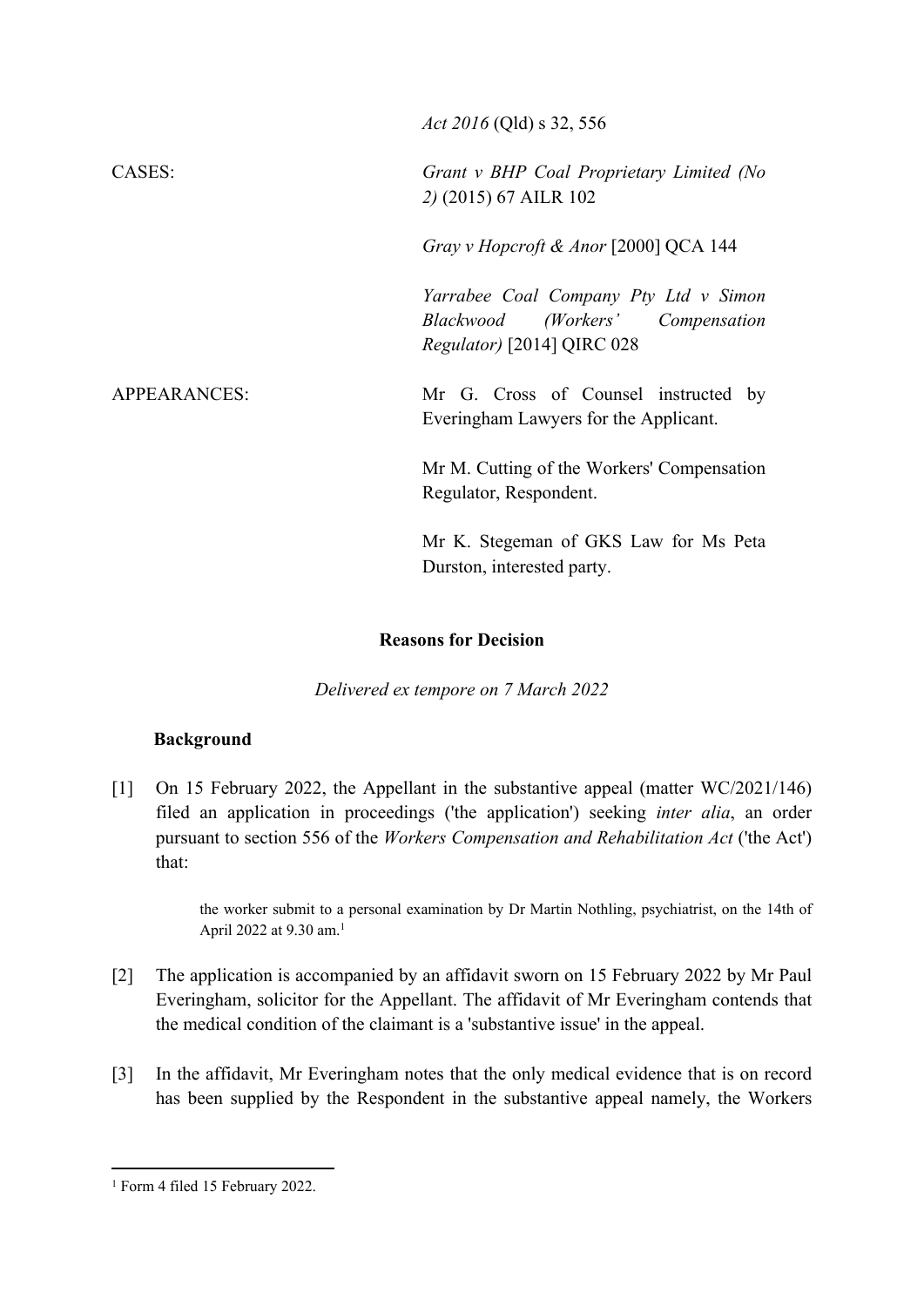Compensation Regulator ('the Regulator'). At the time of filing of the affidavit the only medical evidence available was from:

- Dr Lucy Ritchie, a general practitioner; and
- Mr Brendan Elliott, a psychologist.
- [4] Mr Everingham in his affidavit contends that it is 'just and equitable' that the Applicant be allowed to procure a medical report of its own.
- [5] Subsequent to the filing of the application and affidavit of Mr Everingham, the Regulator disclosed to the Applicant further medical evidence in the form of a medicolegal report from Dr Charana Perera, consultant psychiatrist. The report of Dr Perera is dated 24 February 2022 and appears to have been produced at the request of WorkCover Queensland, that is, it was not produced at the request of the Regulator or at the request of the injured worker in contemplation of the substantive appeal proceedings in this matter.
- [6] It is not entirely clear, but it would seem from the multiple consultations referred to in Dr Perera's report that Dr Perera may be the injured worker's treating psychiatrist. The disclosure of the report of Dr Perera did not assuage the Applicant's concerns.
- [7] Prior to the disclosure of Dr Perera's report, correspondence was exchanged between the Applicant's solicitors and the Regulator foreshadowing the request for a medical examination. In the course of this correspondence, the Regulator informed the Applicant that the injured worker (Ms Peta Durston) was legally represented. Subsequent discussions ensued between the Applicant, the Regulator and the injured worker's solicitor.
- [8] Prior to the disclosure of Dr Perera's report, solicitors for the injured worker indicated consent to their client submitting to an examination by a doctor but identified a doctor (Dr Joseph Matthew) who had capacity to see the injured worker approximately four weeks before the proposed medical examination by Dr Nothling on 15 March 2022.
- [9] Prior to disclosure of the report of Dr Perera, the injured worker was not opposed to submitting to a medical examination as foreshadowed by the Applicant. The only contest was whether it should be sooner (with Dr Mathew) or later (with Dr Nothling).
- [10] At hearing of the application today, solicitors for the injured workers were given leave to appear and make submissions on the application. The solicitor for the injured worker seemed less convinced of the need for an examination in the context of Dr Perera's report being disclosed but ultimately did not resile from the consent for examination by the injured worker. The submission was that the earlier consultation with Dr Mathew was preferred.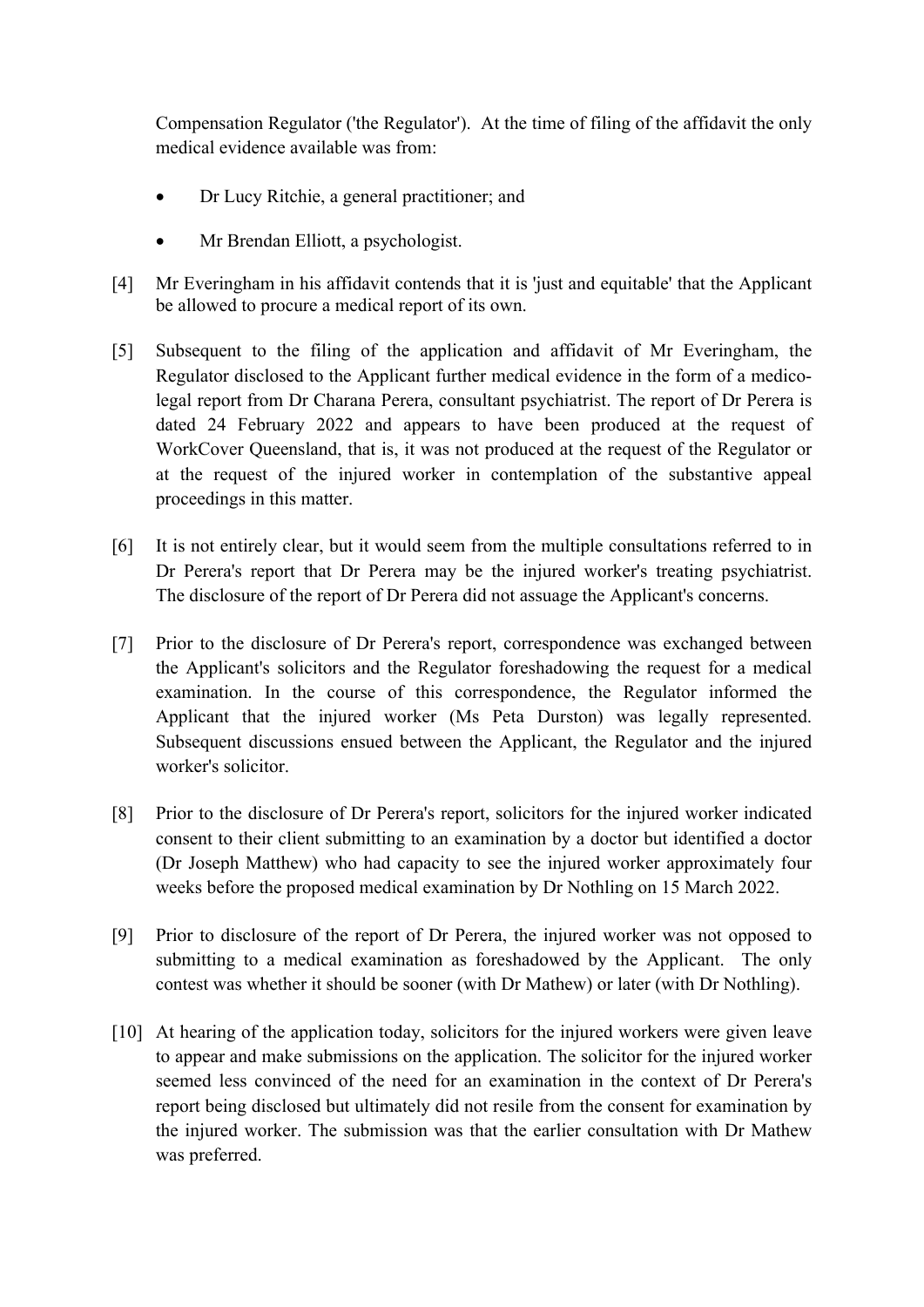[11] At all times in this issue, the Regulator has taken a passive approach to the application.

### **Consideration**

- [12] Section 556(2) of the Act relevantly provides:
	- (1) This section applies if—
		- (a) the condition of a claimant or worker who has, or is said to have, sustained an injury is relevant to the appeal; or
		- (b) the cause, nature or extent of the injury or incapacity arising from the injury is relevant to the appeal.
	- (2) The appeal body may, at any time before or after the start of the hearing, order the claimant or worker to submit to a personal examination by 1 or more specified registered persons.
- [13] Section 556(2) of the Act contains a discretion for the Commission to make orders requiring a medical examination. The discretion can be exercised where the circumstances of section 556(1) are met.
- [14] The discretion is one that ought to be exercised with care. Ordering a medical examination of an individual, especially against their will, is a significant step.
- [15] In her decision of *Grant v BHP Coal Proprietary Limited (No 2)<sup>2</sup>* Collier J examined the common law and statutory history of orders for medical examination and concluded (at paragraph 127 of that decision) that:

Examining these authorities, the following is clear:

- as a general proposition, a person is not obliged to submit to a medical examination without his or her consent. A forced examination of a person without the consent of the person is assault.
- Legislation can require a person to submit to a medical examination without his or her consent, however, such legislation must be clear and unambiguous.
- …

(Citations removed)

- [16] There are two notable facts in the matter before me: firstly, the legislation granting the power to order a medical examination is clear and unambiguous and secondly, the injured worker consents to an examination, albeit there is a dispute as to the timing and the doctor.
- [17] Notwithstanding the statutory power is clear and there is consent by the injured worker, it remains necessary for me to determine whether the circumstances of section 556(1)

<sup>2</sup> [2015] FCA 1374.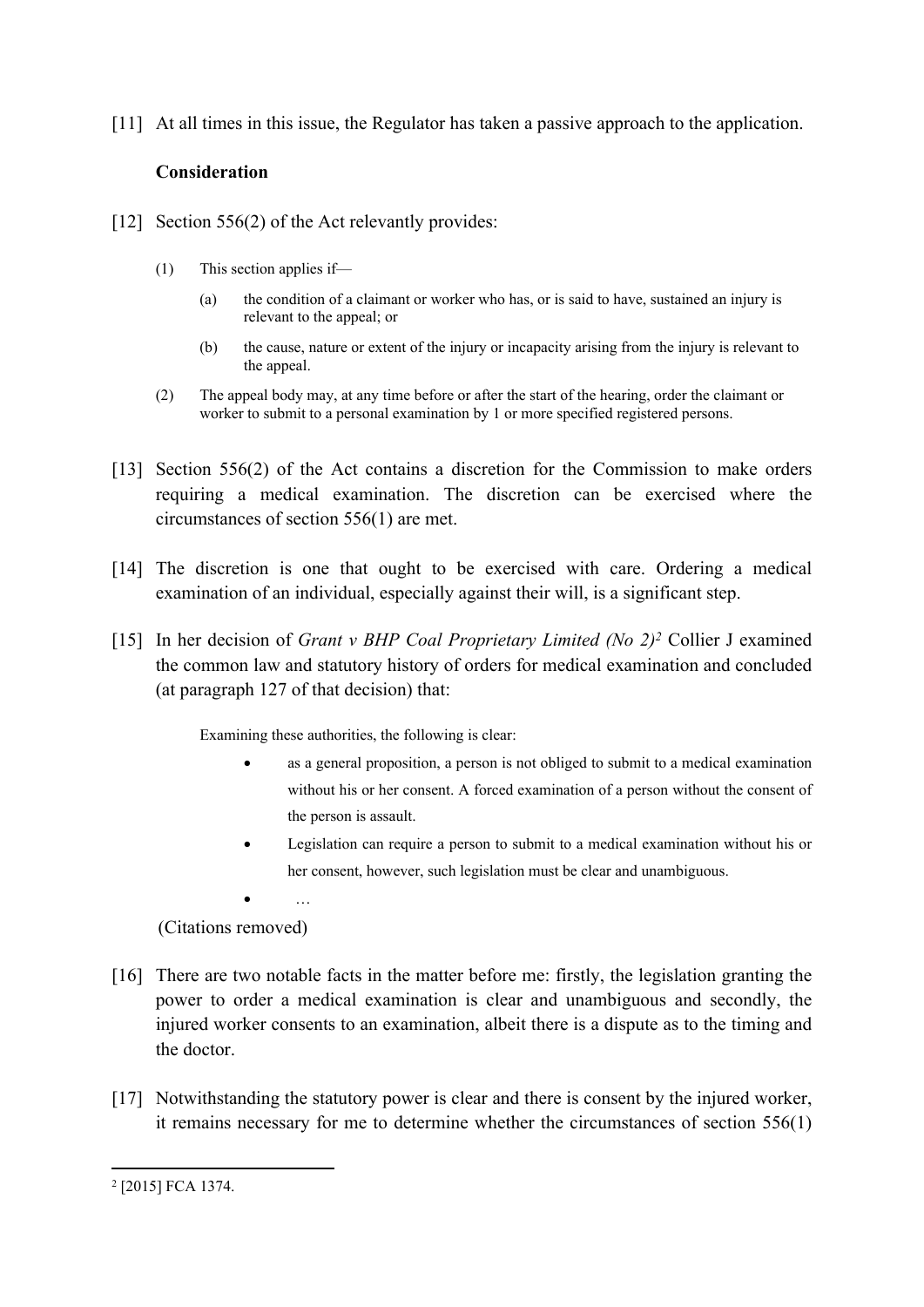are met. Before turning to the provisions of section 556(1), it is necessary to consider the nature of the substantive dispute between the parties.

- [18] In essence, the injured worker contends that she was subject to abusive and aggressive behaviour from her employer on 9 March 2021. It is a singular event that led to her injury and she has been diagnosed (variously) as suffering from:
	- major depressive disorder by Dr Perera;
	- acute stress reaction with panic attacks by Dr Ritchie; and
	- adjustment disorder with mixed anxiety and depressed mood by Dr Elliott.
- [19] I note that each of these diagnoses meets the definition of 'personal injury' for the purposes of section 32(1) of the Act.
- [20] The Applicant contests the acceptance of the injured worker's claim by WorkCover and subsequently by the Regulator. The basis of the appeal made by the Applicant in the substantive matter is wholly a factual challenge. That is to say, it is broadly contended by the Applicant that the injured worker's assertion of verbal abuse is false. It is further contended (by reference to the workers compensation claim) that the injured worker had been 'setting this up for weeks'. The employer broadly denies being abusive or aggressive and refers to the injured worker as 'no shrinking violet'. I note that these are factual arguments without any medical element.
- [21] Relevantly however, both the appeal notice and the statement of facts and contentions also contend that the conversation on 9 March 2021 was not such that would give rise to an 'acute stress reaction and panic attacks' (which is a direct reference to the diagnosis of Dr Ritchie).
- [22] While it is clear that the basis of the appeal in the substantive matter is wholly factual, it would also seem that this secondary argument relies on resolving a question about whether the conduct of the employer (whatever it might be found to be) could produce the condition said to be the injury. The condition of the injured worker is therefore relevant.
- [23] In these circumstances it would seem that the threshold set out in section  $556(1)(a)$  for the exercise of the discretion, is met.
- [24] It only remains to determine the question of which doctor ought to be the examiner. Before dealing with this I say as an aside that I am only narrowly persuaded to exercise my discretion in the Applicant's favour. I say this because the emergence of the report of Dr Perera (produced independently by WorkCover) could have potentially addressed the question of diagnosis in an entirely comprehensive way in that, there are now opinions from a general practitioner, a psychologist and a psychiatrist. Any of the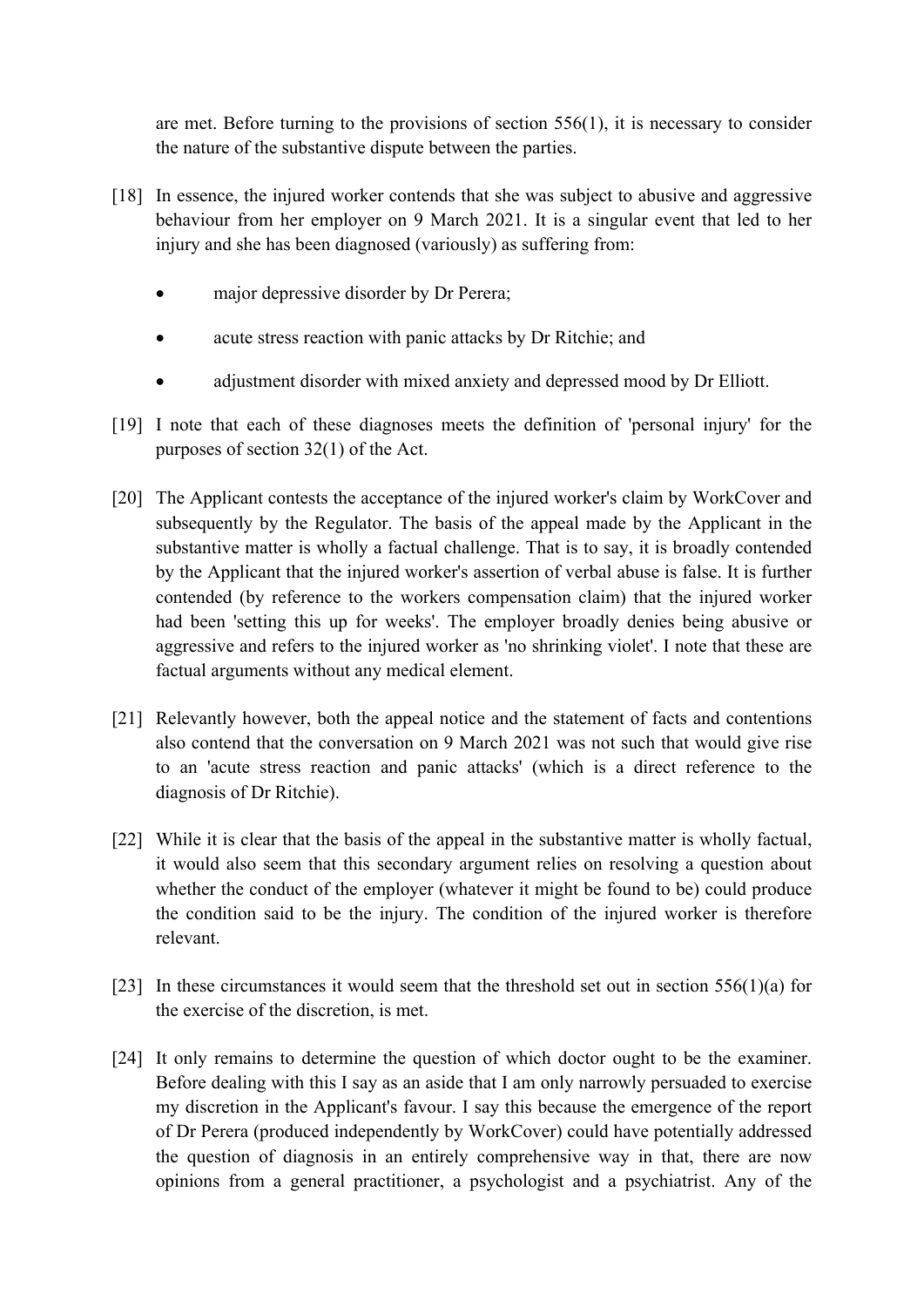factual challenges relevant to diagnosis and that form the basis of the substantive appeal by the Applicant could have been made through questioning of the various doctors and challenges to their opinions based on a different version of the facts alleged or established by the Applicant.

- [25] I note the Applicant relies on *inter alia* the decision of *Gray v Hopcroft & Anor<sup>3</sup>* in its submission that they are entitled to rely on a medical expert in whom they have confidence and who, in this instance, is Dr Nothling.
- [26] While there are distinctions to be made with the circumstances in *Gray v Hopcroft & Anor*, I ultimately accept that an Appellant in proceedings under the Act has a significant onus to discharge and they ought to have a fair opportunity to present evidence that they have confidence in. Of course, it remains unknown what evidence will eventually be produced by the examination, but the Applicant has acknowledged it will be bound by the opinion it receives.
- [27] The Applicant presses for an order that Dr Nothling conduct the examination on 14 April 2022. The Applicant rejects the suggestion of Dr Mathew from the injured worker, even though that would expedite the process of examination by four weeks.
- [28] There is no basis to say that an advantage flows from the process of engaging or even identifying the availability of a particular medical expert. There is no basis for the Applicant to say they could not have confidence in Dr Mathew given that there is no existing relationship between him and the injured worker alleged, and that there are no other factors asserted to suggest he is anything other than entirely independent.
- [29] However, confidence in an expert witness is not entirely a product of logistics. Often, confidence in an expert is a product of previous experience, knowledge of the expert's experience as a witness, or the known professional standing of an expert, and the intuitive views of a legal representative engaging that expert.<sup>4</sup>
- [30] While no distinction is overtly identified between Dr Nothling and Dr Mathew, I accept that the Applicant has a preference for Dr Nothling for reasons such as these. Further, I do not consider that four weeks creates any particular prejudice to the injured worker given that her matter is at a fairly early stage of its progress through the Commission and is yet to proceed to its first section 552A conference.
- [31] I note that the injured worker remains on workers compensation benefits at this time and that the Applicant will bear the cost of the examination, so there is no financial hardship that can be alleged. While a delay of four weeks may trigger some anxiety in the injured worker, she ought to be comforted by the fact that there is also a possibility

<sup>3</sup> [2000] QCA 144.

<sup>4</sup> *Gray v Hopcroft & Anor* [2000] QCA 144 [15].